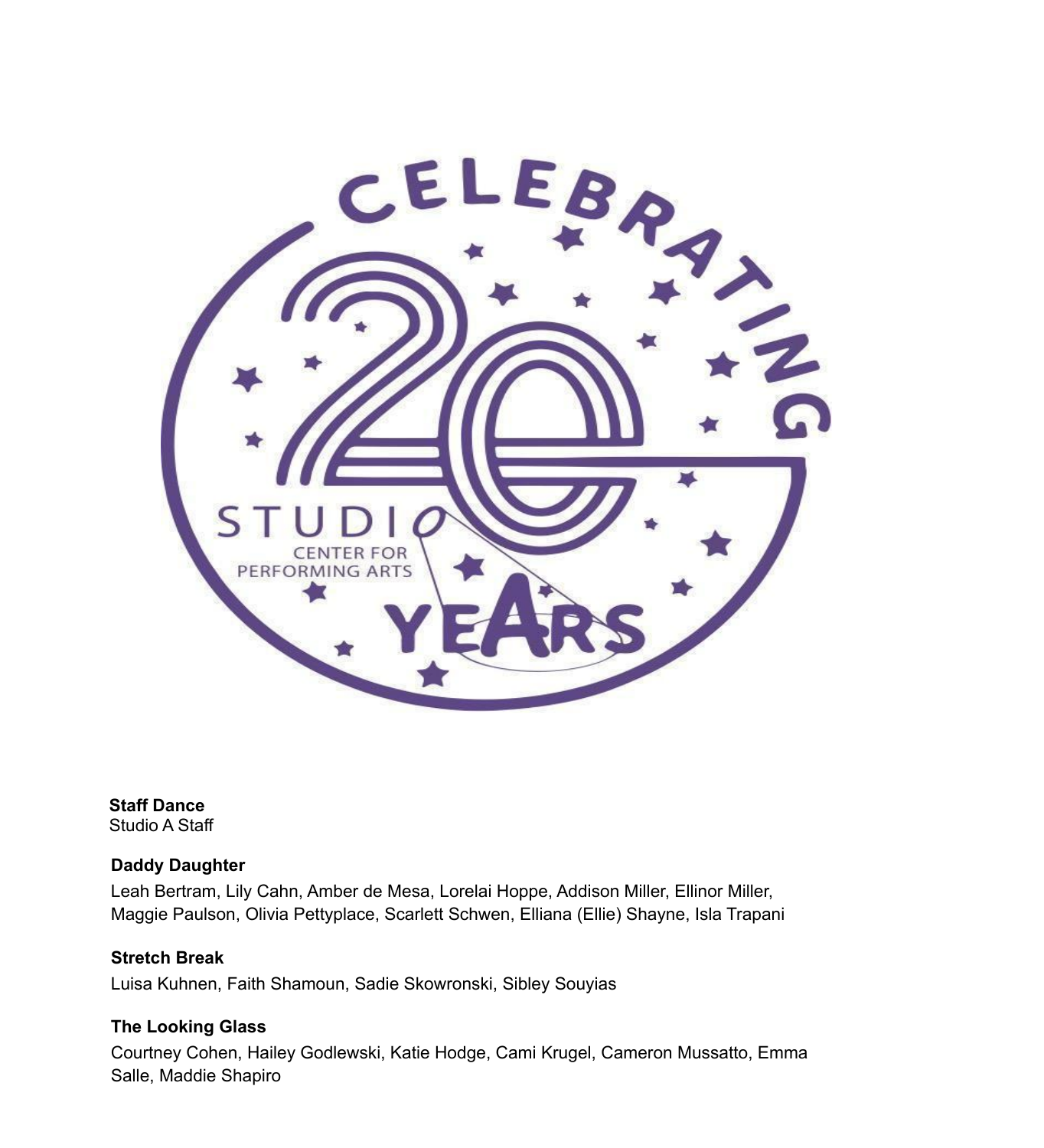# **Anything I Do**

Shira Ellis, Avery Felhandler, Bella Muchnick

#### **I Will Survive**

Isabella Tirado

#### **All Ready All Ready**

Layla Allan, Ellie Ryan BenEzra, Gillian Charnas, Cameryn Donagrandi, Sasha Feld, Ava Friedman, Bailey Jacobs, Devyn Kapeller, Chloe Kilarski, Sari Kravitz, Brooke Lazar, Emmie Lazor, Arianna McCurdy, Alexis Migliore, Cameron Mussatto, Lily Novetsky, Sophia Snyder

#### **Battlefield**

Abby Chayet

# **All Shook Up**

Sydney Bellinger, Courtney Cohen, Adrianna Donagrandi, Shira Ellis, Olivia Feinstein, Avery Felhandler, Danielle Forman, Katie Hodge, SYDNEY INGBER, Cami Krugel, Bella Muchnick, Makenna Mussatto, Brielle Natzic, Emma Salle, Madelyn Schanz, Isabella Tirado, Ava Usher

# **Word Up**

Avery Simmerman, Charlotte Vinande, Leni Wolf

#### **Miss Puffy**

Jessica Feldman, Gabriella Friedman, Tori Leve, Eden Silverman, Noelle Tueni, Stella Vieder

#### **Newsies**

Hannah Ben, Ally Cooper, Lorelai Hoppe, Kaelyn Klann, Brooke Lazar, Isabel Rothschild, Allison Sicks

#### **Missy**

Avery Felhandler, Addison Fenster, Addisyn Gold, Cierra McConnell, Brianna Middleton, Addison Miller, Brielle Natzic, Ava Usher

# **Heads & Tails**

Cami Krugel

# **The Promise**

Katie Hodge

# **That Thing**

Emily Feinstein, Avery Felhandler, Hailey Godlewski, Emma Salle, Madelyn Schanz, Ella Young

# **Radical Self**

Bella Muchnick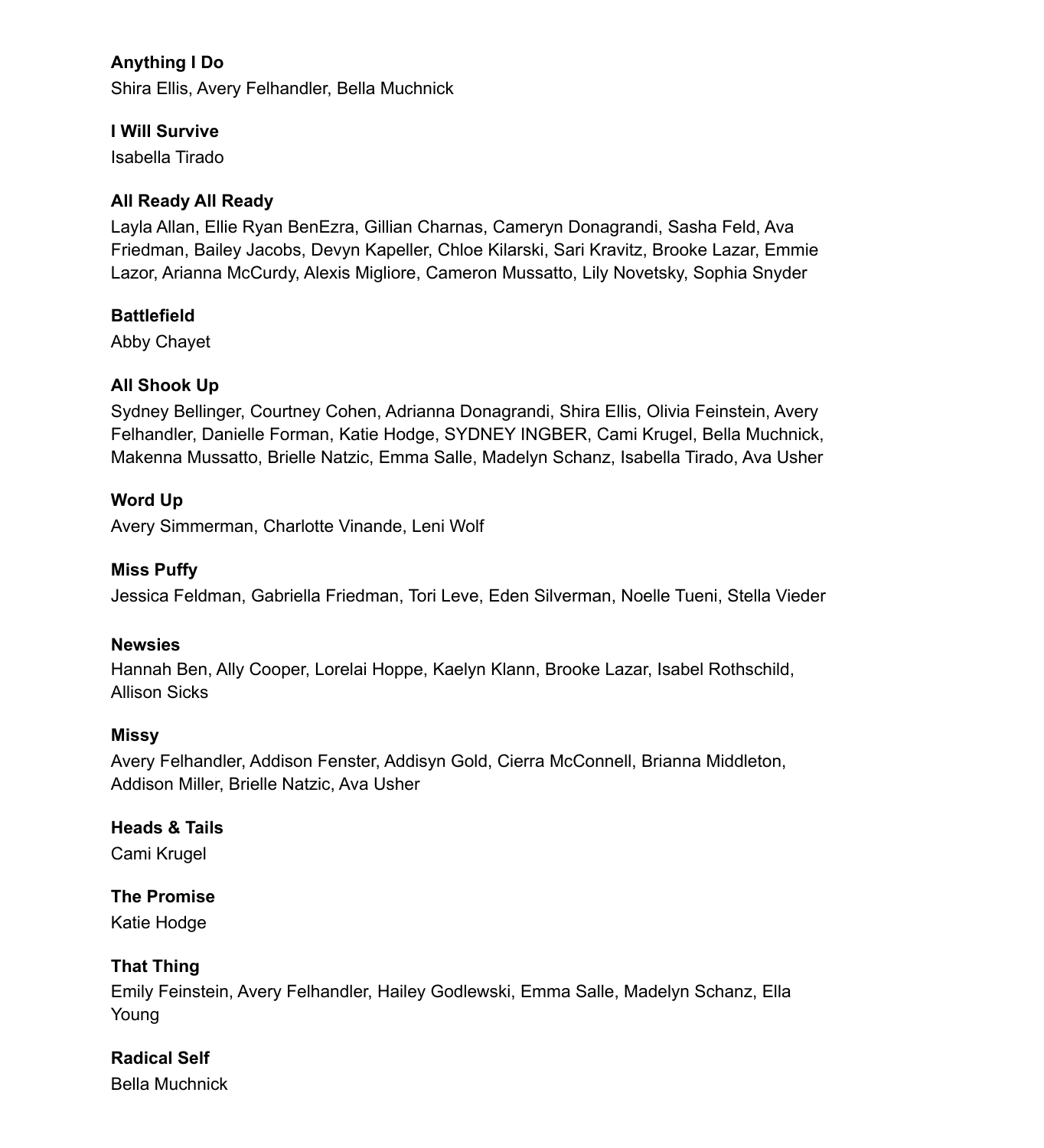#### **Dance With Me Future Husband**

Alaina Brule, Mackenzie Deniker, Reese Kaufman, Addison Miller

#### **Umbrella**

Bryn Horvath, Faith Matheson, Muriel Munro

#### **Makes Me Wanna Cry**

Addison Czischke, Shira Ellis, Cami Krugel, Bella Muchnick, Brielle Natzic, Ella Young

# **Sunny Side Of The Street**

Emma Salle

# **Hometown Glory**

Courtney Cohen

#### **Same Squad**

Sydney Bellinger, Adrianna Donagrandi, Mira Drongowski, Shira Ellis, Emily Feinstein, Avery Felhandler, Danielle Forman, Hailey Godlewski, Katie Hodge, SYDNEY INGBER, Cami Krugel, Cierra McConnell, Brianna Middleton, Bella Muchnick, Makenna Mussatto, Brielle Natzic, Isabella Tirado, Ava Usher

#### **Ballet Party**

Avery Bagnasco, Bina Berkman, Sydney Berkman, Luisa Kuhnen, Sadie Skowronski, Sibley Souyias

# **Hold The Drama**

Ava Gattshall, Sophia Novaes, Savannah Sadler, Ryan Saperstein, Scarlett Schwen, Faith Shamoun, Isla Trapani

# **False Confidence**

Shira Ellis

**All I Know So Far** Emma Salle

# **Wild Hearts**

Abby Chayet, Courtney Cohen, Addison Czischke, Danielle Forman, Ashlee Frankford, Hailey Godlewski, Katie Hodge, Cami Krugel, Maddie Shapiro

# **Talking In My Sleep**

Bella Muchnick

# **Older**

Ava Usher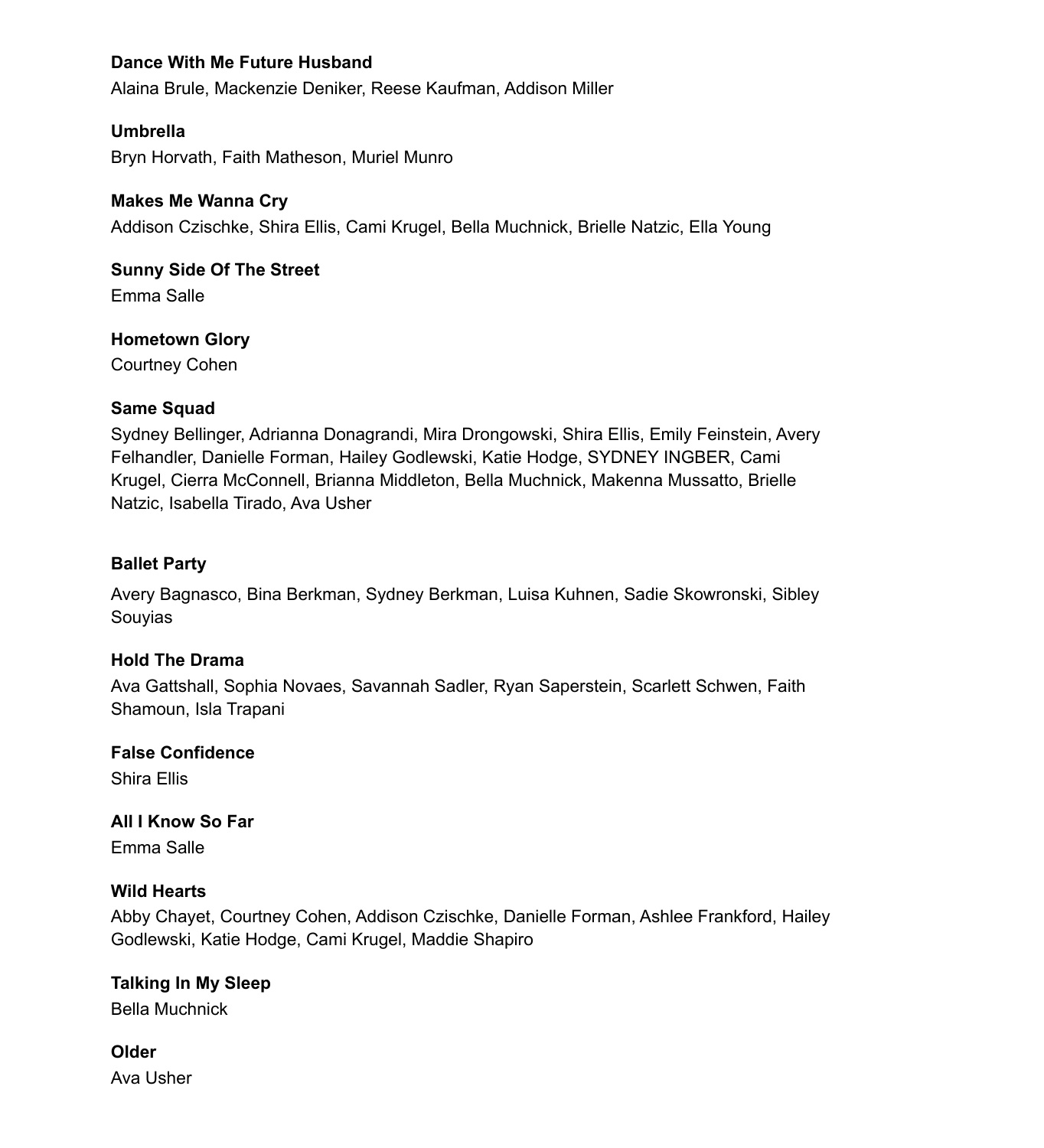# **Lullaby**

Addison Czischke, Mira Drongowski, Emily Feinstein, Addison Fenster, Ashlee Frankford, Hailey Godlewski, Madison Kraft, Cierra McConnell, Addison Miller, Maddie Shapiro, Ella Young

#### **Don't Forget Me**

Cami Krugel

# **Thrift Shop**

Meera Sheth

# **Red Eyes**

Mackenzie Deniker, Alexis Grand, Reese Kaufman, Ava Qasawa, Ella Rosender, Molly Rosender, Marissa Stewart

# **Zero To Hero**

Ellie Ryan BenEzra, Cameryn Donagrandi, Sasha Feld, Ava Friedman, Bailey Jacobs, Devyn Kapeller, Chloe Kilarski, Sari Kravitz, Alexis Migliore, Cameron Mussatto, Lily Novetsky

# **Viva La Vida**

Sydney Bellinger, Courtney Cohen, Shira Ellis, Olivia Feinstein, Avery Felhandler, Danielle Forman, Katie Hodge, Cami Krugel, Bella Muchnick, Makenna Mussatto, Brielle Natzic, Emma Salle, Madelyn Schanz, Isabella Tirado, Ava Usher

# **Trolls Wanna Have Fun**

Ryan Saperstein, Scarlett Schwen, Isla Trapani

# **A Million Dreams**

Alaina Brule, Mackenzie Deniker

# **Class of 2022**

Abby Chayet, Courtney Cohen, Shira Ellis, Katie Hodge, Cami Krugel, Cierra McConnell, Bella Muchnick, Emma Salle, Isabella Tirado, Ava Usher

# **Blinding Lights**

Amelia Jones, Elliana (Ellie) Shayne

# **T.Swift Takeover**

Layla Allan, Marissa Barrell, Amber de Mesa, Natalie Freda, Caitlyn Gerber, Addisyn Gold, Ella Rosender, Molly Rosender, Taylor Sokol, Sarah Weinhaus

#### **Together Again** Bella Muchnick